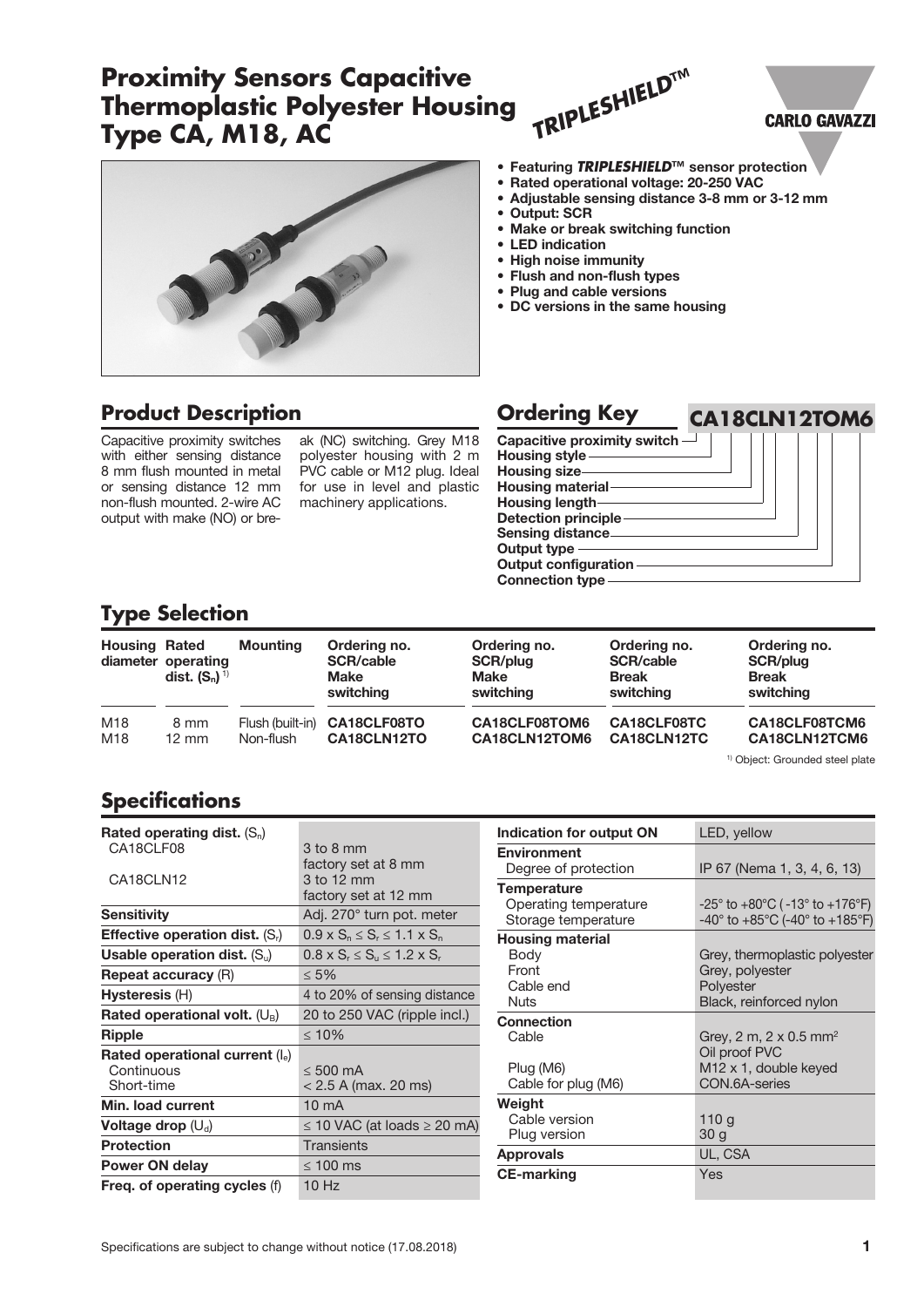

### **Dimensions**



# **Adjustment Guide**

The environments in which capacitive sensors are installed can often be unstable regarding temperature, humidity, object distance and industrial (noise) interference. Because of this, Carlo Gavazzi offers as standard features in all *TRIPLESHIELD*™ capacitive sensors a user-friendly sensitivity adjustment instead of having a fixed sensing range, extended sensing range to

## **Installation Hints**

Capacitive sensors have the unique ability to detect almost all materials, either in liquid or solid form. Capacitive sensors can detect metallic as well as non-metallic objects, however, their traditional use is for non-metallic materials such as:

• Plastic Industry Resins, regrinds or moulded products.

accommodate mechanically demanding areas, temperature stability to ensure minimum need for adjusting sensitivity if temperature varies and high immunity to electromagnetic interference (EMI).

#### Note:

Sensors are factory set (default) to maximum rated sensing range.

Cleansers, fertilisers, liquid soaps, corrosives and pe-

Saw dust, paper products, door and window frames.

Raw material, clay or finished products, bottles.

• Chemical Industry

trochemicals.

**Wood Industry** 

• Ceramic & Glass Industry



• Packaging Industry Package inspection for level or contents, dry goods, fruits and vegetables, dairy products.

Materials are detected due to their dielectric constant. The bigger the size of an object, the higher the density of material, the better or easier it is to detect the object. Nominal sensing distance for a capacitive sensor is referenced to a grounded metal plate (ST37). For additional information regarding dielectric ratings of materials please refer to Technical Information.



## **Wiring Diagrams**